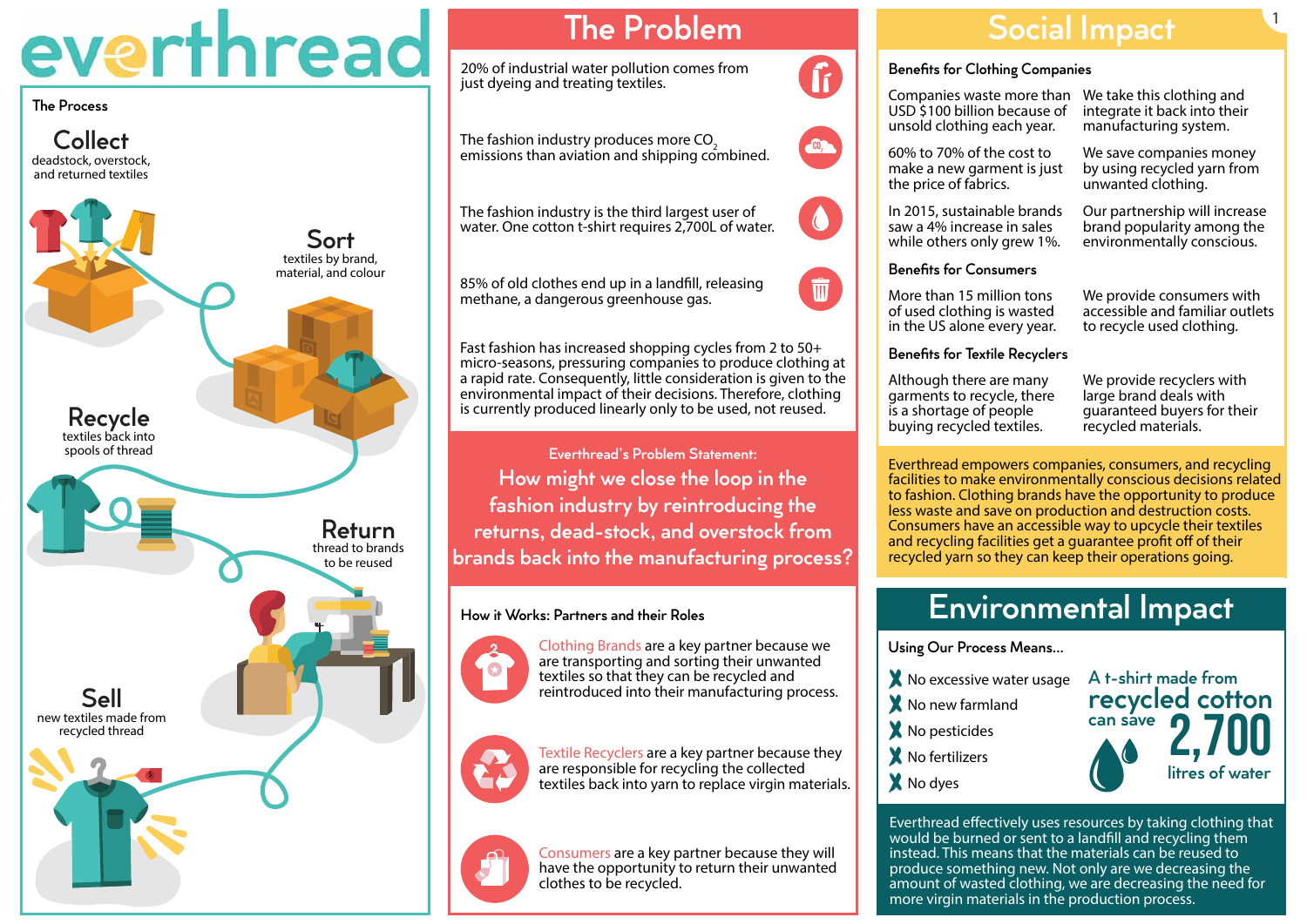## Viability Testing

#### Mailchimp Landing Page

## Animation Explaining Everthread

We made a clear and simple animation to explain our process in detail. It also includes our fnancial case study with roots to show our viability. This video was a very efective way to pitch our concept directly to a company and gage viability.









#### Feedback

We received a lot of awesome and encouraging feedback from a variety of clothing brands, from large corporations to smaller indie brands, as well as everything else in between.

This part of the landing page features the form companies flled out to indicate their interest in our program.



We created a Mailchimp landing page that we sent to real companies to generate leads. This page outlined our process and showed how we help businesses reduce their waste and save money without altering their manufacturing process.

"We are constantly looking for new solutions dealing with deadstock. We have numerous systems set up to responsibly dispose of deadstock. However, recycling textiles is an industry crux. If a program such as that was set up and met all of MEC's standards we would be interested in taking part." The fashion industry is very complex with a lot of diferent systems and processes in place. It was important to us to really understand the problem before we tried to defne it. We wanted to make sure that we understood the problems in the industry. what has caused them, and what is useful to help fix them. Some important, high-level ideas we looked at include:

![](_page_1_Picture_18.jpeg)

![](_page_1_Picture_19.jpeg)

- Oliver (MEC Service Centre Learning Coordinator)

# Rigorous Research and Compelling Insights

Originally, a lot of articles suggested that subscription boxes were the best way to make fashion circular. This is because it increases clothing utilization while still fulflling the satisfaction fast fashion shopping brings. However, we realized that there are subscriptions for nearly every product out there, yet the problem still exists. So we decided to ask people what they thought.

### Understanding the Problem

How the Fashion Industry Works The fashion industry has a take, make, dispose model because clothing is not designed to be reused because brands just want to sell products rapidly.

![](_page_1_Picture_21.jpeg)

What Happens to Unwanted Clothing Every second a garbage truck full of clothes is dumped in a landfll or incinerated and 75% of clothing sent to thrift shops fails to fnd a second home.

![](_page_1_Picture_35.jpeg)

Consumer Shopping Habits There is a green purchasing gap because although consumers care about the environment, their beliefs rarely translate to changing their purchasing behaviour.

We conducted a lot of research on consumers and their shopping habits to understand how they contribute to the current fashion crisis. However, what we realized was that it was unrealistic or practical to expect fast fashion shoppers to change their ingrained shopping habits. Our world has become heavily consumption focused so it is difficult to shift from this perspective.

The Impact of Fast Fashion Fast fashion has induced cheap labour with unsafe working conditions in order to keep up with the demand for large volumes of clothing at a low cost.

![](_page_1_Picture_38.jpeg)

![](_page_1_Picture_39.jpeg)

### Combining Exisitng Research with Primary Research

### Combining Exisitng Research with Primary Research

### Reaching People's Needs and Desires

Throughout our entire process we connected with SME's in all areas of our proposal. This included getting quotes from transport companies, speaking with textile recyclers, interviewing fashion designers, and of course contacting clothing companies. Their knowledge and experience really helped us understand the needs we wanted to fulfl and the actual viability of our proposal.

We sent out a survey online to understand what people think about subscription boxes and the results were very negative. Over 60% of responses expressed disinterest in a subscription box for a variety of reasons. Some of these were that the price is too high, the idea of regularly being sent clothing seemed excessive, and that people enjoyed picking out clothes themselves. 2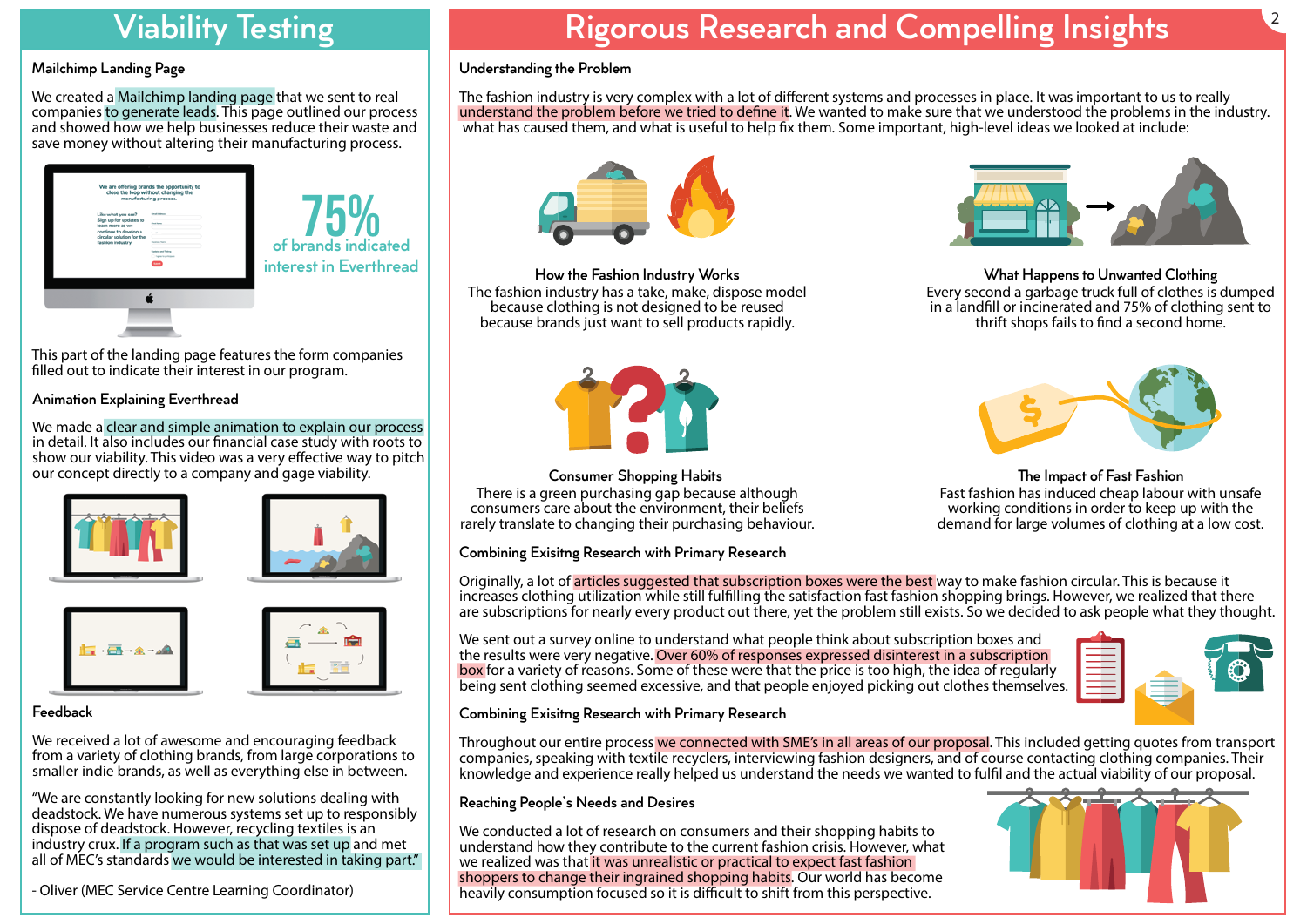## **Viability**

#### Potential Barriers

#### KPI's for Success

1

2

- Amount of virgin material replaced with recycled material
- Amount of clothing no longer ⊏ sent to landflls or incinerated
- Amount of money saved from using recycled materials
- Amount of total sales increase □ after publicly sharing recycling initiatives
- Funding and Financial Stability

Cost to Have Clothing Recycled Cost to Use Recycled Materials Cost of Destroying or Shipping to Landflls Cost to Produce Clothing Never Sold <sup>+</sup> <sup>+</sup> <

3

Our operations will be sustained by the brands we partner with. They will pay for our logistical services and their recycled textile thread.

In order for brands to want to participate in our program, we have to prove to be better than their current methods. Therefore, the cost to participate in our program has to be less than the cost brands spend to on disposal . Additionally, the cost to reintegrate recycled textiles into their manufacturing process has to be cheaper than the cost to use virgin materials. Cost refers to both fnances and time.

Another potential barrier is that large brands often do not disclose their suppliers in order to protect their brand from copycat products. To work with these brands and reintroduce recycled materials into production lines, we would need this information.

The fashion industry is a very complex system that has many diferent timelines and processes. Many diferent partners are involved from the moment materials are grown to the time that consumers buy products. It is important that we create a system that will not disrupt current flows. The time that brands' manufacturers receive recycled materials should be less than the time it takes to get virgin materials.

> In the fashion industry, 30% of clothing made is never sold. Not only is this extremely wasteful, but it costs companies a lot of money. Essentially, brands are spending the money to manufacture this 30% only to dispose of it.

## Viability Case Study

In fact, just 5% of this wasted clothing costs \$7,202,950 to produce. If Roots had these textiles put through the Everthread program to be recycled back into thread, the cost is estimated to be \$4,702,950, saving them \$2,500,000.

To truly test the viability of our solution, we conducted a case study with the popular Canadian brand, Roots. We selected Roots because of their strong brand loyalty, commitments to sustainability, customer demographic, and overall size. These factors in particular were selected because we believe that a brand like Roots can create a very large impact in the fashion industry.

> Once collected, clothing is sorted based on certain properties like material type and colour so that they can be recycled properly. Next, it's packed into boxes so it can be transported to the recycling facility.

![](_page_2_Figure_35.jpeg)

At the recycling facility, the clothing is processed so it can be broken down into yarn. This yarn is then packaged so that it can be sent to its respective brand's manufacturing facility.

At the manufacturing facility, recycled yarn is used instead of virgin materials. Once the clothing is made, it is ready to be transported and sold.

Roots collects and packages deadstock, overstock, and customer returns so these materials can be picked up by the Everthread team to be recycled.

![](_page_2_Picture_19.jpeg)

![](_page_2_Picture_20.jpeg)

How it Works in the Real World

![](_page_2_Picture_16.jpeg)

![](_page_2_Picture_17.jpeg)

#### Financial Stability with Roots

Our process doesn't require brands to redesign their manufacturing processes or hire new teams. Why? Because it is unrealistic to expect brands that have existed for decades to instantly chage.

![](_page_2_Picture_22.jpeg)

![](_page_2_Picture_23.jpeg)

In 2018, the total cost of goods sold for Roots was \$144,059,000. If 30% of their products never met the hands of consumers, that means that \$43,217,700 went to waste. This does not even include the cost to dispose of these products.

Using the recycled thread means decreasing the amount of virgin materials, costs, and environmental deterioration.

![](_page_2_Picture_31.jpeg)

![](_page_2_Picture_32.jpeg)

![](_page_2_Picture_33.jpeg)